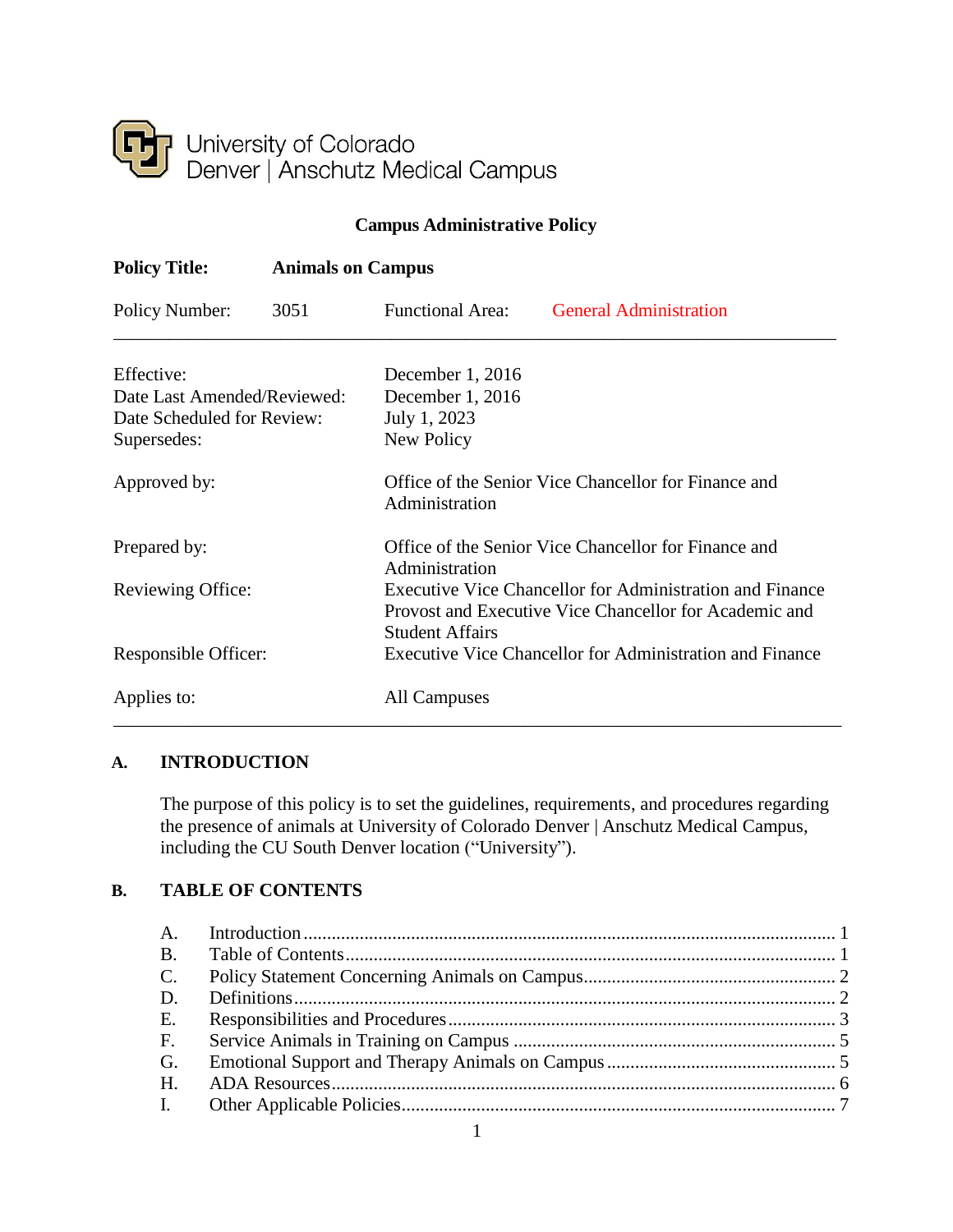## <span id="page-1-0"></span>**C. POLICY STATEMENT CONCERNING ANIMALS ON CAMPUS**

The University allows individuals to bring animals on University property in accordance with federal and state laws and in other situations subject to the rules outlined in this policy. At the same time, the University recognizes the health and safety risks potentially created by unrestrained animals on campus. This policy sets forth roles and responsibilities of employees, students, visitors, and applicants for admission or employment with the University who have the need to bring animals on campus.

### <span id="page-1-1"></span>**D. DEFINITIONS**

- 1. ADA Coordinator: an employee of the University responsible for providing information to and facilitating the reasonable accommodation process, pursuant to the American's with Disabilities Act ("ADA") for employees and applicants for employment.
- 2. Disability: with respect to an individual, a physical or mental impairment that substantially limits one or more major life activities of such an individual, a record of such an impairment, or being regarded as having such an impairment. The impairment may be permanent, chronic, or progressive. An impairment that is episodic or in remission is considered a disability under the ADAAA if the condition would substantially limit a major life activity when active.
- 3. Disability Services Director: an employee of the University whose purpose is to provide assistance to students with disabilities.
- 4. Emotional Support Animal: an animal that is necessary to afford a person with a disability an equal opportunity to use and enjoy a dwelling when there is an identifiable relationship or nexus between the person's disability and the assistance the animal provides.
- 5. Handler: person without a disability who is training a Service Animal.
- 6. Partner: person with a disability using a Service Animal.
- 7. Pet: an animal kept for ordinary use and companionship. A Pet is not considered a Service Animal, Service Animal in Training, Emotional Support Animal, Therapy Animal, or Research Animal.
- 8. Public Facilities: any property, including buildings, grounds, and equipment controlled by the University and open to the public.
- 9. Qualified Individual with a Disability: an individual with a disability who possesses the requisite skills, education, experience, and training for a position, and who can perform, with or without reasonable accommodation, the essential functions the individual desires or holds.
- 10. Reasonable Accommodation: a modification or adjustment to the job application process or the work environment enabling a qualified individual with a disability to be eligible for a position, perform the essential functions of a position, or enjoy the same benefits and privileges of employment as are enjoyed by similarly situated employees without disabilities. The University provides reasonable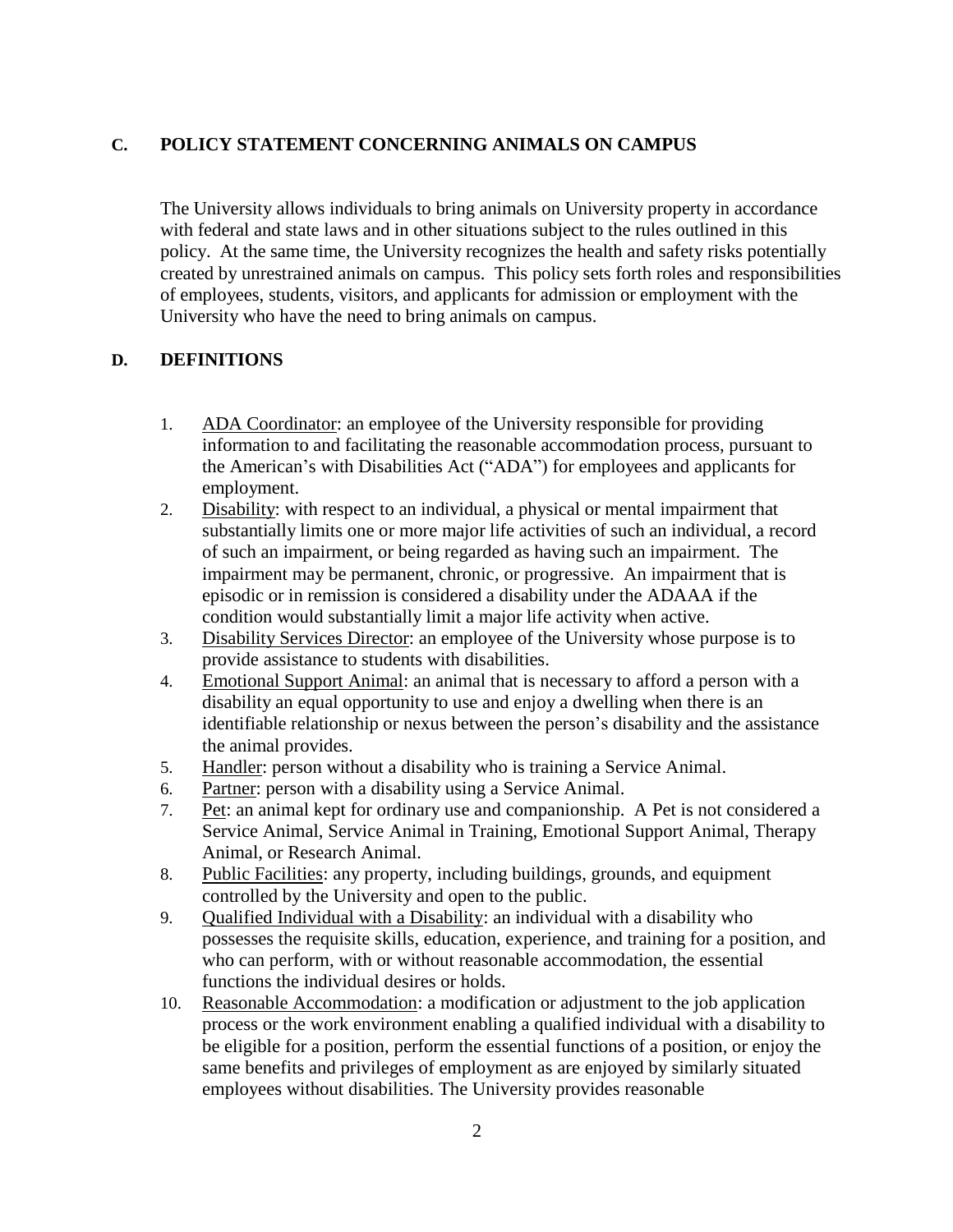accommodations to qualified individuals with a disability in order for him or her to enjoy equal benefits and privileges of work and to enable performance of the essential functions specified in the job description.

- 11. Research Animal: any animal that is covered under a University of Colorado Animal Care and Use Committee (IACUC) approved protocol. Research Animals are not Pets, Service Animals, Therapy Animals, or Emotional Support Animals unless part of a study approved by the IACUC. Their presence on campus is controlled by the Office of Laboratory Animal Research; the terms of the policy do not apply to those animals.
- 12. Service Animal: a dog, and in some specific instances a miniature horse, that has been individually trained to do work or perform tasks for an individual with a disability. The task(s) performed by the animal must be directly related to the person's disability.
- 13. Service Animal in Training: an animal engaged in training to become a Service Animal.
- 14. Therapy Animal: a trained animal that accompanies a licensed counselor or therapist to treatment sessions in order to deliver individualized animal assisted therapy interventions.

## <span id="page-2-0"></span>**E. RESPONSIBILITIES AND PROCEDURES**

#### 1. Service Animal Qualifications

A Service Animal must be individually trained to do work or perform tasks for the benefit of an Individual with a Disability. The work or tasks performed must be directly related to the disability. Service Animals must be accompanied by a Partner at all times and the Partner must maintain control of the animal at all times.

The Service Animal must be current on vaccinations.

In situations where it is not obvious that the animal is a Service Animal, the University may ask:

- a) Is the animal a service animal required because of a disability?; and
- b) What work or task has the animal been trained to perform?

The University shall not require any documentation for the animal, require that the animal demonstrate its task, or inquire about the nature of the person's disability.

### 2. Service Animal Care and Control Requirements

The care and supervision of a Service Animal is the responsibility of the Service Animal's Partner. Service Animals must be harnessed, leashed, or tethered, unless the device interferes with the Service Animal's work or the individual's disability prevents using these devices. In that instance, the Partner must maintain control of the animal at all times through voice, signal, or other effective controls.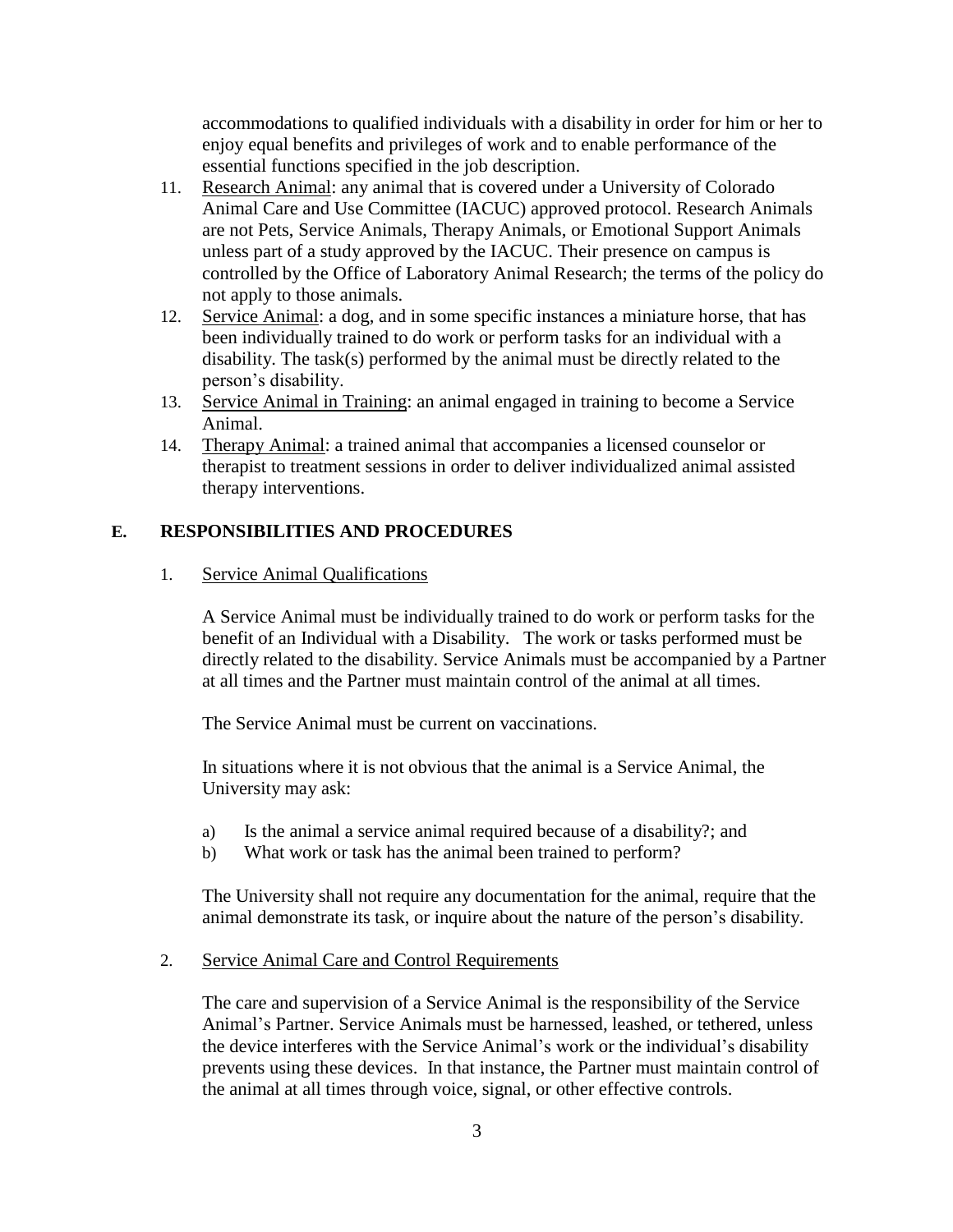The Partner is responsible for the cleanup of all animal waste; the University may designate animal waste areas.

The owner or individual with a disability who has control or custody of a service animal or the trainer of a service animal is liable for any damage to persons, premises, or facilities caused by the service animal or service animal in training.

#### 3. Removal of Service Animals from Campus

A University official may ask an individual with a disability to remove a Service Animal from campus if it is 1) out of control (i.e. biting or attempting to bite, vocalizing, running around, jumping at or on people) or disruptive and the Handler does not take effective action to control it; or 2) the animal is not housebroken. Circumstances leading to removal will be reviewed on a case-by-case basis. In the event the University properly excludes a Service Animal, it must provide the Handler the opportunity to participate in the service, program, or activity without having the Service Animal present.

#### 4. Employees and Service Animals on Campus

Qualified employees with a disability who require a Service Animal as a Reasonable Accommodation, as defined by the Americans with Disabilities Act, in a University office or other facility not open to the general public may bring their Service Animal to their place of employment. The employee may register the Service Animal with the ADA Coordinator in advance of the Service Animal coming on campus or other University facility.

#### 5. Students and Service Animals on Campus

A student with a disability, who requires a Service Animal in an academic setting, should register with the Office of Disability Resources & Services. After verification of the disability and Service Animal is complete, the disability staff will provide documentation for the student to present to his or her faculty. In addition, the disability staff are available to assist with providing access to resources, information, and advocacy.

#### 6. Visitors and Service Animals on Campus

Visitors with Service Animals may access all public facilities, with the exception of areas where the policy specifically prohibits Service Animals.

#### 7. Extent of and Restrictions on Service Animal Access

The University may prohibit or otherwise restrict the access of Service Animals in certain University facilities due to health or safety restrictions or concerns, where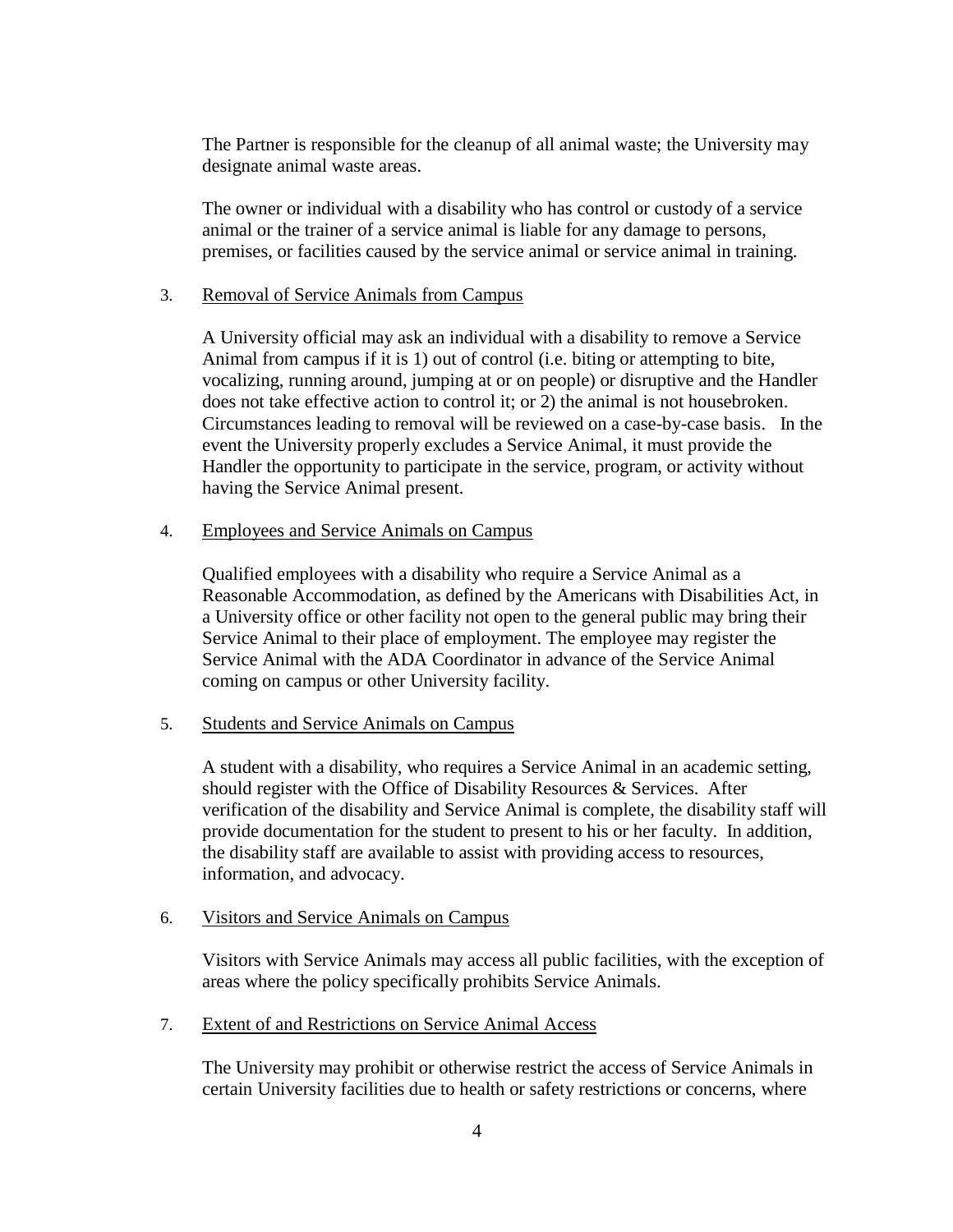the presence of a Service Animal may compromise the integrity of certain research, or otherwise fundamentally alter a program or activity or may put the animal at risk. Each request for access will be evaluated on a case-by-case basis by the ADA Coordinator or Disability Services Director.

Service Animals may be restricted from the following areas:

- Food preparation areas;
- Research laboratories;
- University Animal Care Facilities
- Mechanical rooms or custodial closets such as boiler rooms, facility equipment rooms, electrical closets, elevator control rooms, and similar spaces;
- Areas where personal protective clothing or equipment are necessary;
- Areas where there is a danger to the Service Animal such as classrooms or wood/metal/machine shops, where there are sharp metal cuttings or other sharp objects on the floor or protruding from a surface, where there is hot material on the floor (e.g. molten metal or glass), where there is a high level of dust, where there are harmful chemicals or materials, or where there is moving machinery.

#### 8. Conflicting Disabilities

Individuals with medical issues aggravated due to the presence of other's Service Animals should contact the Office of Disability Resources and Services (student) or the ADA Coordinator (employee). The Office of Disability Resources and Services or the ADA Coordinator will resolve any conflict in a timely manner and will consider the conflicting needs and/or accommodations of all individuals involved.

## <span id="page-4-0"></span>**F. SERVICE ANIMALS IN TRAINING ON CAMPUS**

A trainer of a Service Animal, or an individual with a disability accompanied by an animal that is being trained to be a service animal, may have has the right to be accompanied by the service animal in training at the University. The rules applicable to Service Animals equally apply to Service Animals in Training. The presence of the Service Animal in training may not interfere with the trainer's responsibilities to the University.

Employees requesting to bring a Service Animal in Training to the workplace should speak with Human Resources prior to bringing the animal to campus.

### <span id="page-4-1"></span>**G. EMOTIONAL SUPPORT AND THERAPY ANIMALS ON CAMPUS**

**Emotional Support Animals** are not permitted in University facilities. Students requesting to keep an Emotional Support Animal in his or her Campus Village Apartment must work with the facility to determine under what circumstances the animal is allowed.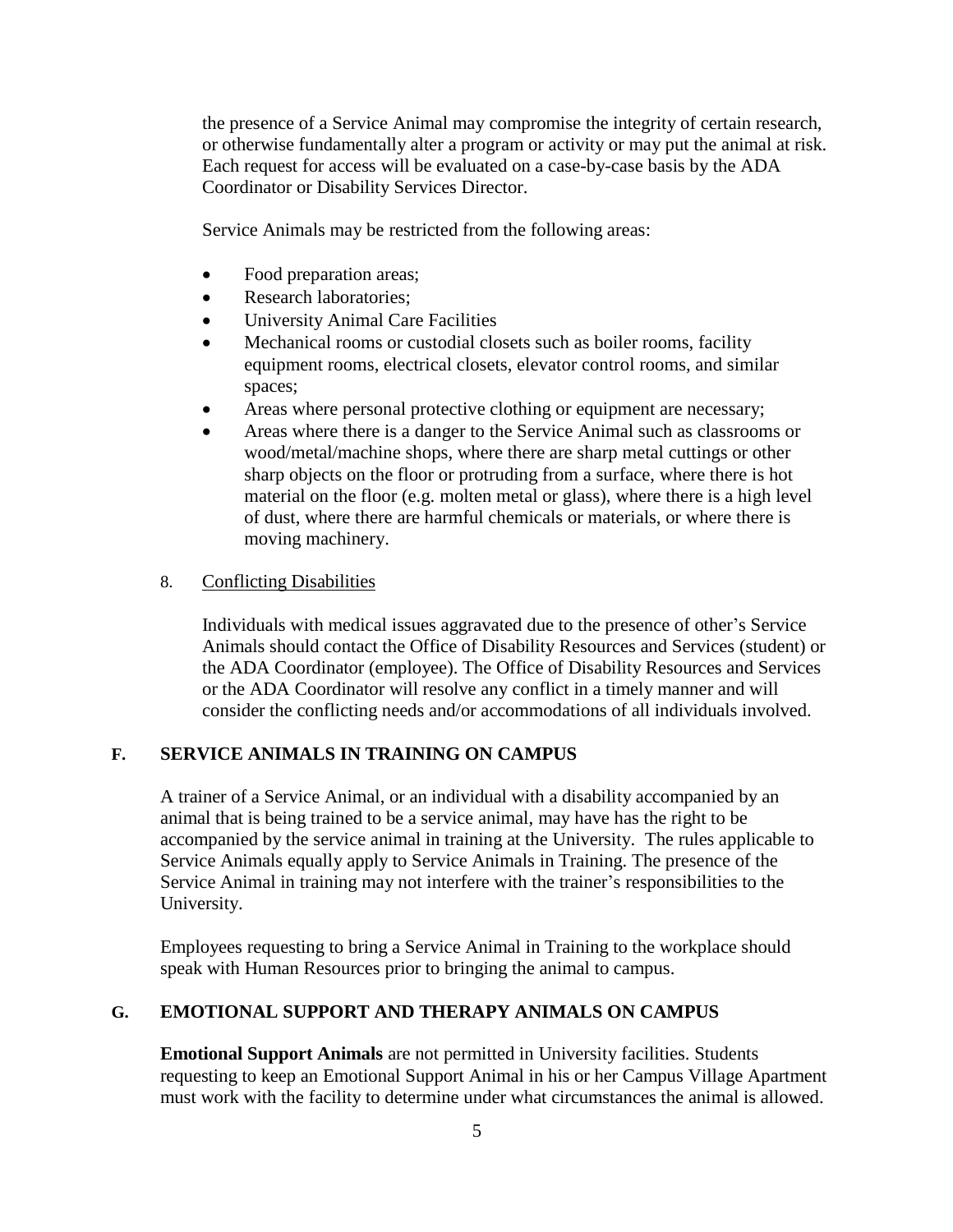**Therapy Animals** are permitted in University public facilities to the extent that they are accompanied by a trained therapist or counselor and are being used solely for the purpose of individualized or group assisted animal therapy ("AAT"). The trained therapist or counselor must request permission from the University prior to bringing the animal on campus and follow all campus requirements regarding third party use of facilities. The rules outlined above regarding Service Animals apply to Therapy Animals. Therapy Animals must:

- 1. Have completed a training program, acceptable to the University, prior to engaging in any therapy services.
- 2. Be seen by a veterinarian, the cost of which is paid by the animal's owner, twice yearly and provide to the University evidence of current vaccinations.
- 3. Be caged in an appropriate crate at all times that the animal cannot be physically present with the Handler.

The Therapist or Counselor must:

- 1. Accept complete financial responsibility for the animal.
- 2. Obtain informed consent from each patient who will be seen by the Therapy Animal.
- 3. Maintain control of the animal at all times.
- 4. Develop a plan to remove the animal whenever the circumstances of the therapy session require removal.
- 5. Require that the patient wash his or her hands after coming into contact with the Therapy Animal.
- 6. Attend to the needs of the animal including, but not limited to, allowing the Therapy Animal regular breaks from the sessions, taking the animal outside to designated areas to eliminate, and providing water when necessary.

In addition to the prohibited locations in section  $D(7)$ , the Therapy Animal may be further restricted by the clinical sites of practice.

Therapists and Counselors wishing to incorporate Therapy Animals into their practice must inform the University, by contacting the Institutional Animal Care and Use Committee at [iacuc@ucdenver.edu. T](mailto:iacuc@ucdenver.edu)he request will then be forwarded to the Campus Animal Committee who will review and meet with the Therapist or Counselor to outline additional requirements, if any.

## <span id="page-5-0"></span>**H. ADA RESOURCES**

If you are a student at the Downtown Campus and need to make an application for accommodations or need information regarding the ADA and Service Animals policy, contact the Office of Disability Resources and Services at Disability Services Coordinator at (303) 315-3510 or by mail to CB 118 P.O. 173364 Denver, CO 80217-3364.

If you are a student at the Anschutz Medical Campus and need to make an application for accommodations or need information regarding the ADA and Service Animals policy,